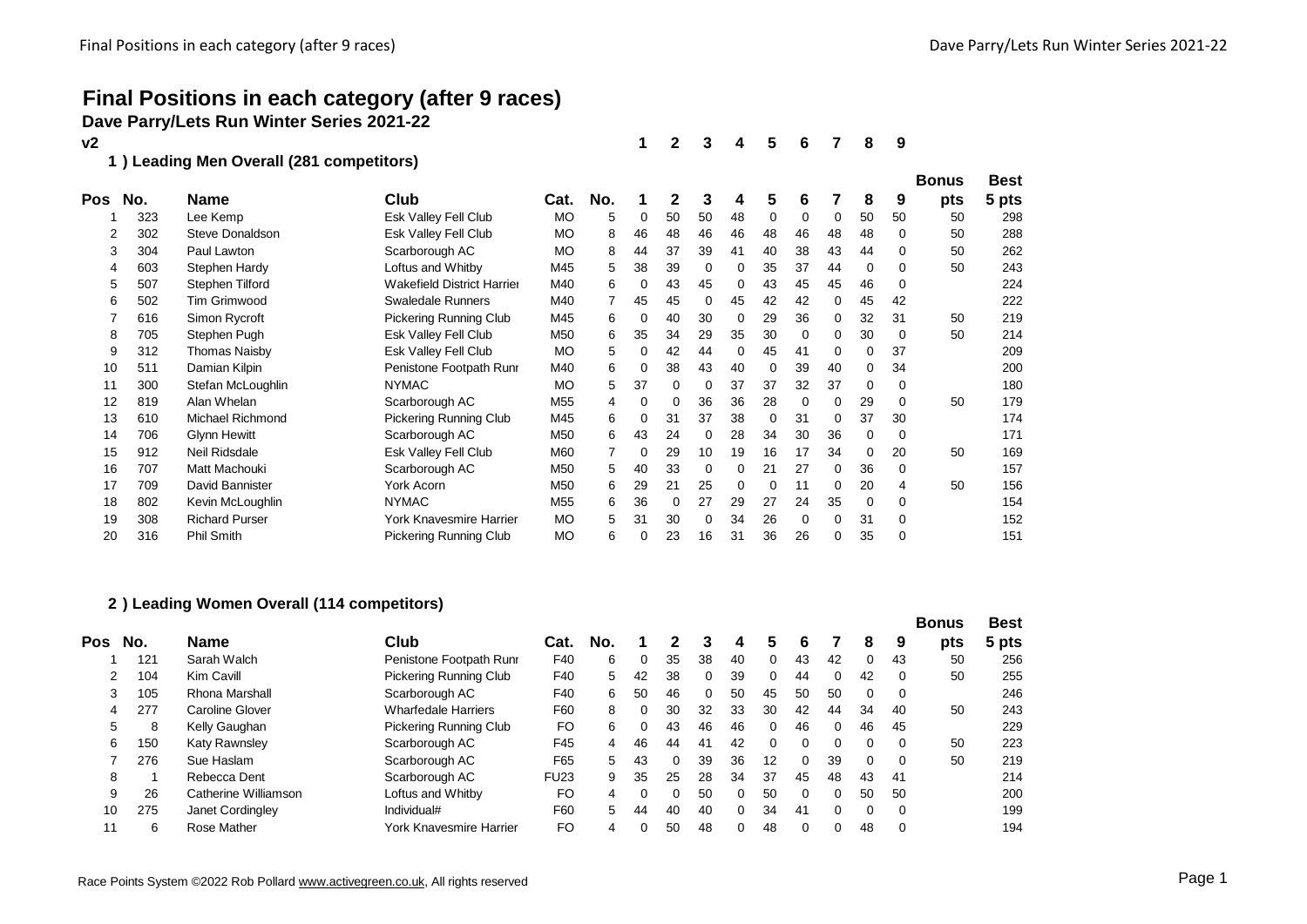| 12 | 103 | Shelli Gordon     | <b>NYMAC</b>                   | F40             | 4 | 48 |    | 44 | 45  |    |          |    | 44 |    |    | 181 |
|----|-----|-------------------|--------------------------------|-----------------|---|----|----|----|-----|----|----------|----|----|----|----|-----|
| 13 | 254 | Ronni Kirkham     | Esk Valley Fell Club           | F <sub>55</sub> | 6 |    |    | 20 | 24  |    | 26       | 36 | 23 |    | 50 | 179 |
| 14 | 114 | Caroline Graham   | <b>Swaledale Runners</b>       | F40             |   |    | 19 | 30 | -31 | 29 | 39       |    | 39 | 39 |    | 178 |
| 15 | 158 | Stephanie Lishman | Individual#                    | F45             |   |    |    |    | 0   | 28 | 35       | 40 | 35 | 38 |    | 176 |
| 16 | 5   | Cassie Read       | <b>York Knavesmire Harrier</b> | FO              | 4 | 40 |    |    | 0   | 39 | $\Omega$ | 43 | 41 |    |    | 163 |
| 17 | 252 | Julie Clavton     | Scarborough AC                 | F55             | 8 | 33 | 13 | 24 | 26  | 22 | 30       | 38 |    | 35 |    | 162 |
| 18 | 202 | Debbie Rycroft    | Pickering Running Club         | F <sub>50</sub> | 4 |    | 22 | 19 | 0   | 19 | 34       |    |    |    | 50 | 144 |
| 19 | 118 | Kav Neesam        | New Marske Harriers            | F <sub>50</sub> |   |    |    |    | 0   | 46 | 48       |    |    | 48 |    | 142 |
| 19 | 201 | Bec Horner        | GoodGvm Race Team              | F50             |   | 38 | 18 |    |     |    |          |    | 36 |    | 50 | 142 |

#### **) Leading Female under 23 (2 competitors)**

|         |     |              |                            |                              |  |  |  |  | <b>Bonus</b>                    | <b>Best</b> |
|---------|-----|--------------|----------------------------|------------------------------|--|--|--|--|---------------------------------|-------------|
| Pos No. |     | <b>Name</b>  | Club                       |                              |  |  |  |  | No. 1 2 3 4 5 6 7 8 9 pts 5 pts |             |
|         |     | Rebecca Dent | Scarborough AC             | 9 50 50 50 50 50 50 50 50 50 |  |  |  |  |                                 | 250         |
|         | -29 | Laura Havis  | Middlesbrough AC (Mandale) | 1 0 0 0 48 0 0 0 0 0         |  |  |  |  |                                 | 48          |

## **) Leading Female Open (41 competitors)**

|     |     |                        |                                 |     |    |          |          |          |    |          |          |    |          | <b>Bonus</b> | <b>Best</b> |
|-----|-----|------------------------|---------------------------------|-----|----|----------|----------|----------|----|----------|----------|----|----------|--------------|-------------|
| Pos | No. | <b>Name</b>            | Club                            | No. |    |          | 3        |          | 5  | 6        |          | 8  | 9        | pts          | 5 pts       |
|     | 8   | Kelly Gaughan          | <b>Pickering Running Club</b>   | 6   | 0  | 45       | 46       | 48       | 0  | 50       | 0        | 46 | 46       |              | 236         |
|     | 26  | Catherine Williamson   | Loftus and Whitby               | 4   | 0  | $\Omega$ | 50       | 0        | 50 | 0        | 0        | 50 | 50       |              | 200         |
|     | 6   | Rose Mather            | <b>York Knavesmire Harriers</b> | 4   | 0  | 50       | 48       | 0        | 48 | $\Omega$ | 0        | 48 | $\Omega$ |              | 194         |
|     | 5   | Cassie Read            | <b>York Knavesmire Harriers</b> |     | 46 | 0        | 0        | 0        | 42 | 0        | 50       | 44 | 0        |              | 182         |
|     | 4   | Rebecca Barnett        | <b>Swaledale Runners</b>        | 4   | 48 | 41       | 0        | 43       | 40 | 0        | 0        | 0  | $\Omega$ |              | 172         |
| 6   | 9   | Jessica Slater         | <b>York Knavesmire Harriers</b> | 3   | 0  | 46       | 45       | 46       | 0  | 0        | 0        | 0  | $\Omega$ |              | 137         |
|     |     | Kirsty Brown           | <b>Pickering Running Club</b>   | 3   |    | 37       | 43       | 0        | 0  | 48       | 0        | 0  | $\Omega$ |              | 128         |
| 8   | 20  | Louise Stringer        | <b>York Knavesmire Harriers</b> | 3   | 0  | 39       | 42       | 42       | 0  | 0        | 0        | 0  | $\Omega$ |              | 123         |
| 9   | 11  | Melanie Ellwood        | <b>York Knavesmire Harriers</b> | 3   | 0  | 36       | 0        | 0        | 39 | 0        | $\Omega$ | 43 | $\Omega$ |              | 118         |
| 10  | 13  | Lucy Knight            | GoodGym Race Team               | 3   | 0  | 34       | 39       | 0        | 0  | 0        | 0        | 37 | $\Omega$ |              | 110         |
| 11  | 30  | Nik Tarrega            | <b>York Knavesmire Harriers</b> | 2   | 0  | 0        | 0        | 50       | 0  | 0        | 0        | 0  | 48       |              | 98          |
| 12  | 16  | Aoife Burke            | <b>York Knavesmire Harriers</b> |     | 0  | 43       | 0        | 45       | 0  | 0        | $\Omega$ | 0  | $\Omega$ |              | 88          |
| 13  | 38  | Sarah Jarman           | Individual#                     |     | 0  | 0        | 0        | 0        | 36 | 0        | 48       | 0  | $\Omega$ |              | 84          |
| 14  | 2   | Georgia Campbell       | Jarrow and Hepburn              |     | 50 | 0        | 0        | 0        | 0  | 0        | 0        | 0  | $\Omega$ |              | 50          |
| 15  | 23  | <b>Claire Duck</b>     | Leeds City AC                   |     | 0  | 48       | $\Omega$ | 0        | 0  | 0        | 0        | 0  | $\Omega$ |              | 48          |
| 16  | 33  | Hannah Barber          | <b>Cumberland Fell Runners</b>  |     | 0  | 0        | 0        | 0        | 46 | 0        | 0        | 0  | $\Omega$ |              | 46          |
| 17  | 41  | Nikki Carr Walls       | Scarborough AC                  |     | 0  | 0        | 0        | 0        | 0  | 0        | 0        | 45 | $\Omega$ |              | 45          |
| 17  | 46  | Laura Taylor           | Northumberland Fell Runners     |     | 0  | 0        | 0        | 0        | 0  | 0        | 0        | 0  | 45       |              | 45          |
| 17  | 3   | Flynn Middlemas        | Individual#                     |     | 45 | 0        | 0        | $\Omega$ | 0  | 0        | 0        | 0  | $\Omega$ |              | 45          |
| 17  | 39  | <b>Meghan McCarthy</b> | Durham Fell Runners             |     | 0  |          |          |          | 45 |          | 0        | 0  |          |              | 45          |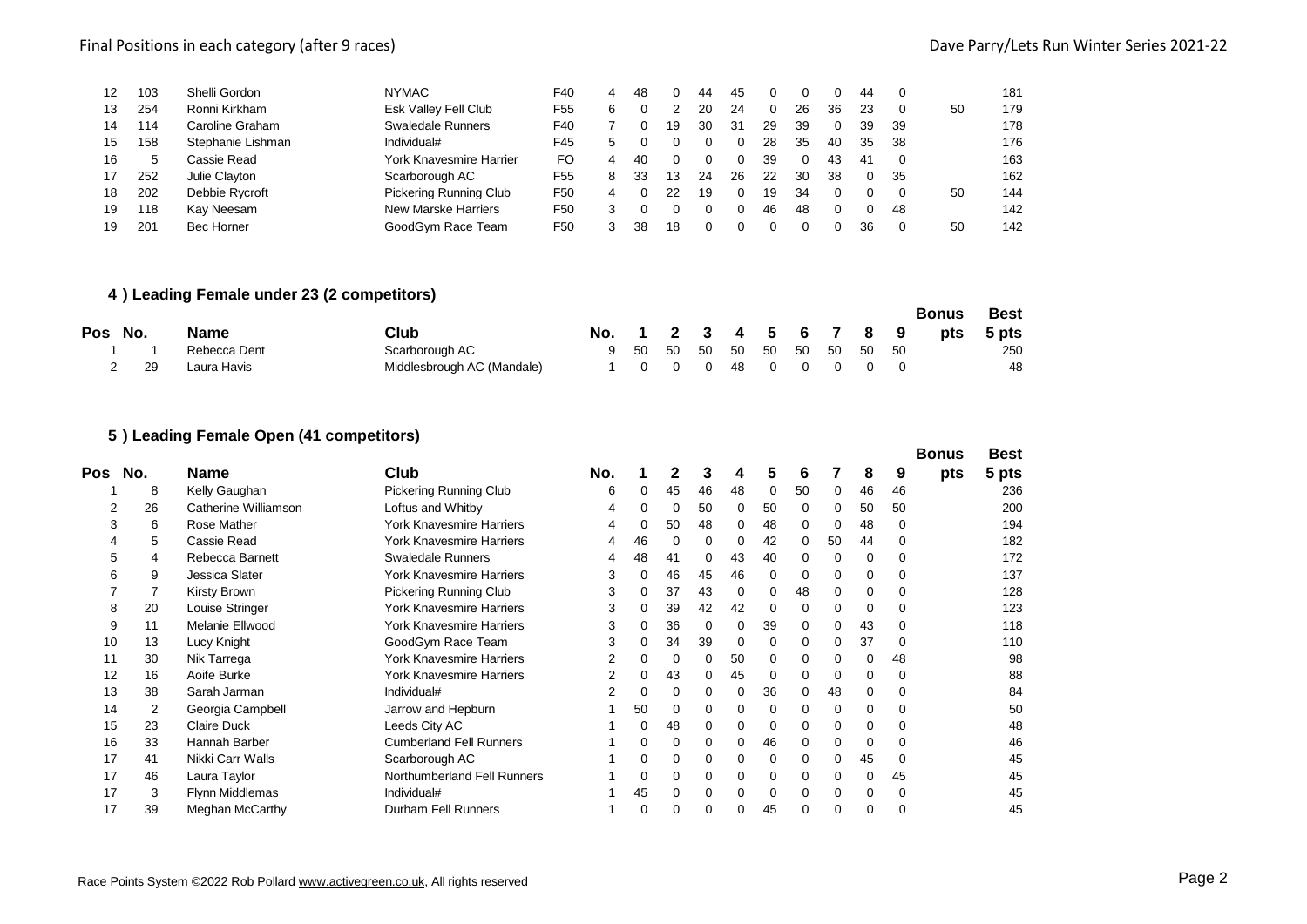#### **) Leading Female over 40 (23 competitors)**

|     |     |                         |                                  |     |    |    |    |    |          |          |             |             |          | <b>Bonus</b> | <b>Best</b> |
|-----|-----|-------------------------|----------------------------------|-----|----|----|----|----|----------|----------|-------------|-------------|----------|--------------|-------------|
| Pos | No. | <b>Name</b>             | Club                             | No. |    |    |    |    | 5        | 6        |             | 8           | 9        | pts          | 5 pts       |
|     | 121 | Sarah Walch             | Penistone Footpath Runners and A | 6   | 0  | 44 | 46 | 46 | 0        | 46       | 48          | 0           | 50       | 50           | 286         |
|     | 104 | Kim Cavill              | <b>Pickering Running Club</b>    | 5   | 46 | 48 | 0  | 45 | 0        | 48       | 0           | 48          | 0        | 50           | 285         |
| 3   | 105 | <b>Rhona Marshall</b>   | Scarborough AC                   | 6   | 50 | 50 | 0  | 50 | 50       | 50       | 50          | 0           | $\Omega$ |              | 250         |
|     | 114 | Caroline Graham         | <b>Swaledale Runners</b>         |     |    | 40 | 45 | 43 | 45       | 45       | 0           | 46          | 48       |              | 229         |
| 5   | 103 | Shelli Gordon           | <b>NYMAC</b>                     |     | 48 |    | 50 | 48 | 0        | 0        | $\Omega$    | 50          | $\Omega$ |              | 196         |
| 6   | 106 | Lynn Humpleby           | <b>Pickering Running Club</b>    | 4   | 45 | 41 | 0  | 0  | 44       | 44       | 0           | 0           | $\Omega$ |              | 174         |
|     | 102 | Jenny Storrie           | <b>Pickering Running Club</b>    |     | 44 | 37 | 0  | 0  | 0        | 42       | 0           | 0           | 0        | 50           | 173         |
| 8   | 100 | <b>Hiede Coates</b>     | Scarborough AC                   |     | 43 | 0  | 0  | 0  | 0        | 0        | 0           | 0           | $\Omega$ | 50           | 93          |
| 9   | 120 | Kim Spence              | <b>Valley Striders</b>           |     | 0  | 46 | 0  | 44 | 0        | 0        | $\Omega$    | 0           | $\Omega$ |              | 90          |
| 10  | 119 | Jo Armistead            | Esk Valley Fell Club             |     |    | 43 | 0  | 0  | 46       | 0        | 0           | 0           | 0        |              | 89          |
| 11  | 112 | <b>Kate Towse</b>       | <b>Pickering Running Club</b>    |     | 0  | 36 | 0  | 0  | 0        | $\Omega$ | 0           | 0           | $\Omega$ | 50           | 86          |
| 12  | 113 | Lisa Baker              | Scarborough AC                   |     |    | 39 | 43 | 0  | 0        | 0        | 0           | 0           | $\Omega$ |              | 82          |
| 13  | 127 | Ros Kelsey              | Durham Fell Runners              |     | 0  |    | 0  | 0  | 48       | 0        | $\mathbf 0$ | 0           | $\Omega$ |              | 48          |
| 13  | 122 | Angeline Campbell       | Harrogate Harriers               |     | 0  | 0  | 48 | 0  | 0        | 0        | 0           | 0           | 0        |              | 48          |
| 15  | 129 | Karen Wilson            | Individual#                      |     |    |    | 0  | 0  | 0        | 0        | 46          | $\mathbf 0$ | 0        |              | 46          |
| 16  | 130 | Paula Kelly             | York Knavesmire Harriers         |     | 0  |    | 0  | 0  | 0        | 0        | 0           | 45          | 0        |              | 45          |
| 16  | 109 | Rachael Harper          | Pickering Running Club           |     | 0  | 45 | 0  | 0  | 0        | 0        | 0           | 0           | 0        |              | 45          |
| 18  | 123 | Francesca Jeffery       | Thirsk and Sowerby Harriers      |     |    |    | 44 | 0  | 0        | 0        | 0           | $\mathbf 0$ | $\Omega$ |              | 44          |
| 19  | 128 | <b>Helen Wright</b>     | Penistone Footpath Runners and A |     | 0  | 0  | 0  | 0  | $\Omega$ | 43       | 0           | 0           | 0        |              | 43          |
| 19  | 126 | <b>Frances Blackett</b> | Durham Fell Runners              |     |    |    |    |    | 43       |          | 0           | 0           |          |              | 43          |

## **) Leading Female over 45 (11 competitors)**

|     |     |                     |                               |               |          |    |          |          |          |              |          |          |          | <b>Bonus</b> | <b>Best</b> |
|-----|-----|---------------------|-------------------------------|---------------|----------|----|----------|----------|----------|--------------|----------|----------|----------|--------------|-------------|
| Pos | No. | <b>Name</b>         | Club                          | No.           |          |    |          | 4        | 5        | 6            |          | 8        |          | pts          | 5 pts       |
|     | 150 | Katy Rawnsley       | Scarborough AC                | 4             | 50       | 50 | 50       | 50       | $\Omega$ |              |          | 0        | 0        | 50           | 250         |
|     | 158 | Stephanie Lishman   | Individual#                   | 5             |          | 0  | 0        | 0        | 50       | 50           | 48       | 50       | 50       |              | 248         |
| 3   | 155 | Serena Partridge    | <b>Pickering Running Club</b> | 2             | $\Omega$ | 0  | 48       | 48       | $\Omega$ | $\Omega$     |          | 0        | 0        | 50           | 146         |
| 4   | 151 | Nicky Mason         | Individual#                   | 3             | 46       | 45 | $\Omega$ | 0        | $\Omega$ | 48           | $\Omega$ | 0        | $\Omega$ |              | 139         |
| 5   | 153 | Alison Haves        | East Hull Harriers & AC       | 3             | 0        | 44 | 46       | $\Omega$ | $\Omega$ | $\Omega$     |          | 0        | 48       |              | 138         |
| 6   | 152 | Lorraine Hewitt     | Scarborough AC                | 2             | 48       | 48 | $\Omega$ | $\Omega$ | $\Omega$ | $\Omega$     |          | 0        | $\Omega$ |              | 96          |
|     | 156 | Alice Havter        | <b>Pickering Running Club</b> | $\mathcal{P}$ | $\Omega$ | 0  | $\Omega$ | 0        | 46       | 46           | $\Omega$ | 0        | $\Omega$ |              | 92          |
| 8   | 159 | Donna Cartwright    | Radcliffe AC                  |               | $\Omega$ | 0  | $\Omega$ | 0        | $\Omega$ | $\Omega$     | 50       | $\Omega$ | $\Omega$ |              | 50          |
| 9   | 160 | Qin Zhou            | York Knavesmire Harriers      |               | 0        | 0  | 0        | 0        | $\Omega$ | <sup>0</sup> |          | 48       | 0        |              | 48          |
| 9   | 157 | Petra Chapman Gibbs | York Knavesmire Harriers      |               | $\Omega$ | 0  | $\Omega$ | 0        | 48       | $\Omega$     |          | 0        | $\Omega$ |              | 48          |
|     | 154 | Emma David          | Nidd Valley Road Runners      |               | 0        | 46 | $\Omega$ | 0        | $\Omega$ |              |          | 0        | $\Omega$ |              | 46          |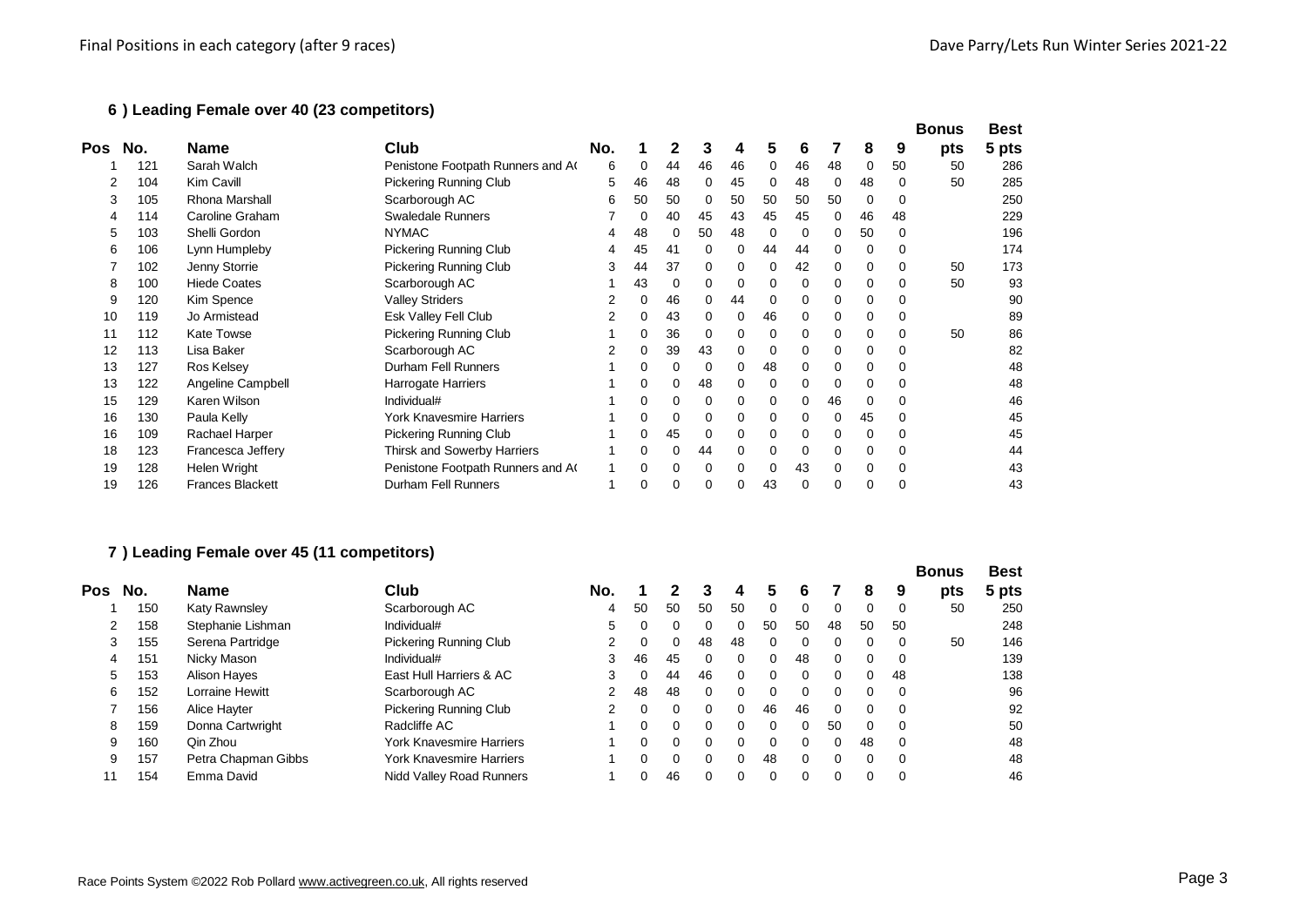## **) Leading Female over 50 (13 competitors)**

|                   |     |                              |                             |                |          |    |          |          |          |          |    |          |          | <b>Bonus</b> | <b>Best</b> |
|-------------------|-----|------------------------------|-----------------------------|----------------|----------|----|----------|----------|----------|----------|----|----------|----------|--------------|-------------|
| Pos               | No. | <b>Name</b>                  | Club                        | No.            |          |    | 3        | 4        | 5        | 6        |    | 8        | 9        | pts          | 5 pts       |
|                   | 202 | Debbie Rycroft               | Pickering Running Club      | 4              | 0        | 48 | 46       | 0        | 46       | 48       | 0  | 0        | 0        | 50           | 238         |
|                   | 201 | <b>Bec Horner</b>            | GoodGym Race Team           | 3              | 50       | 46 | $\Omega$ | $\Omega$ | 0        | $\Omega$ | 0  | 50       | 0        | 50           | 196         |
| 3                 | 118 | Kay Neesam                   | <b>New Marske Harriers</b>  | 3              | 0        | 0  | 0        | 0        | 50       | 50       | 0  | 0        | 50       |              | 150         |
| 4                 | 204 | Ros Blackmore                | <b>Swaledale Runners</b>    | 3              | 0        | 50 | 50       | 48       | $\Omega$ | $\Omega$ | 0  | $\Omega$ | $\Omega$ |              | 148         |
| 5                 | 200 | <b>Helen Ashworth</b>        | Thirsk and Sowerby Harriers | $\overline{2}$ | 48       | 0  | $\Omega$ | 0        | 48       | $\Omega$ | 0  | 0        |          |              | 96          |
| 6                 | 205 | Fay Hethershaw               | Scarborough AC              | $\overline{2}$ | $\Omega$ | 0  | 48       | 46       | $\Omega$ | $\Omega$ | 0  | $\Omega$ | 0        |              | 94          |
|                   | 207 | Lisa Ellwood                 | York Knavesmire Harriers    | $\overline{2}$ | 0        | 0  | 0        | $\Omega$ | 44       | $\Omega$ | 0  | 48       |          |              | 92          |
| 8                 | 206 | <b>Trudy Morrice</b>         | Thirsk and Sowerby Harriers |                | $\Omega$ | 0  | 0        | 50       | $\Omega$ | $\Omega$ | 0  | $\Omega$ | $\Omega$ |              | 50          |
| 8                 | 210 | Julia Jackson                | Loftus and Whitby           |                | 0        | 0  | 0        | $\Omega$ | $\Omega$ | $\Omega$ | 50 | $\Omega$ |          |              | 50          |
| 10                | 211 | Karen Robertson              | Northumberland Fell Runners |                | $\Omega$ | 0  | $\Omega$ | $\Omega$ | $\Omega$ | $\Omega$ | 0  | $\Omega$ | 48       |              | 48          |
|                   | 209 | Beckie May                   | Scarborough AC              |                | 0        | 0  | 0        | 0        | $\Omega$ | 46       | 0  | $\Omega$ | $\Omega$ |              | 46          |
| $12 \overline{ }$ | 208 | <b>Charlotte Louise Rich</b> | Individual#                 |                | 0        | 0  | $\Omega$ | $\Omega$ | 45       | $\Omega$ | 0  | $\Omega$ | $\Omega$ |              | 45          |
| 12                | 203 | Gemma Hancock                | Individual#                 |                | 0        | 45 | 0        | 0        | $\Omega$ | $\Omega$ | 0  | 0        |          |              | 45          |

#### **) Leading Female over 55 (15 competitors)**

|     |     |                        |                               |                |          |          |          |          |          |          |          |          |    | <b>Bonus</b> | <b>Best</b> |
|-----|-----|------------------------|-------------------------------|----------------|----------|----------|----------|----------|----------|----------|----------|----------|----|--------------|-------------|
| Pos | No. | <b>Name</b>            | Club                          | No.            |          |          | 3        | 4        | 5        | 6        |          | 8        | 9  | pts          | 5 pts       |
|     | 254 | Ronni Kirkham          | Esk Valley Fell Club          | 6              | 0        | 44       | 46       | 48       | 0        | 45       | 48       | 44       | 0  | 50           | 281         |
| 2   | 252 | Julie Clayton          | Scarborough AC                | 8              | 48       | 46       | 50       | 50       | 45       | 48       | 50       | 0        | 48 |              | 246         |
| 3   | 250 | Sally Kingscott        | Scarborough AC                | 4              | 46       | 0        | 0        | 46       | 43       | 44       | 0        | 0        | 0  | 50           | 229         |
| 4   | 261 | Karen Farmer Scott     | <b>Pickering Running Club</b> | 3              | 0        | 0        | 0        | 0        | 50       | 50       | 0        | 50       | 0  |              | 150         |
| 5   | 257 | <b>Claire Stewart</b>  | <b>Swaledale Runners</b>      | 3              | 0        | 48       | 0        | 0        | 48       | 0        |          | 48       | 0  |              | 144         |
| 6   | 255 | Gail Barnard           | Scarborough AC                | 2              | 0        | 45       | $\Omega$ | 0        | 44       | $\Omega$ |          | 0        | 0  | 50           | 139         |
|     | 260 | Melanie Padgham        | Scarborough AC                |                | 0        | 0        | $\Omega$ | 0        | $\Omega$ | 46       | $\Omega$ | 0        | 0  | 50           | 96          |
|     | 251 | <b>Hilary Coventry</b> | Thirsk and Sowerby Harriers   | $\overline{2}$ | 50       | 0        | $\Omega$ | 0        | 46       | $\Omega$ | $\Omega$ | $\Omega$ | 0  |              | 96          |
| 9   | 256 | Sarah Chalmers         | Nidd Valley Road Runners      | 2              | $\Omega$ | 42       | 0        | 0        | $\Omega$ | 0        |          | 0        | 46 |              | 88          |
| 10  | 264 | <b>Denise Tunstall</b> | Durham Fell Runners           |                | 0        | 0        | $\Omega$ | 0        | $\Omega$ | $\Omega$ | $\Omega$ | 0        | 50 |              | 50          |
| 10  | 258 | <b>Karen Mather</b>    | <b>Alnwick Harriers</b>       |                | 0        | 50       | 0        | 0        | 0        | $\Omega$ |          | 0        | 0  |              | 50          |
| 12  | 259 | <b>Sharon Gayter</b>   | <b>NYMAC</b>                  |                | 0        | 0        | 48       | 0        | 0        | 0        |          | 0        | 0  |              | 48          |
| 13  | 262 | Jane Graves            | Scarborough AC                |                | $\Omega$ | 0        | 0        | 0        | $\Omega$ | $\Omega$ | 0        | 46       | 0  |              | 46          |
| 14  | 263 | Carol Sherwood         | Scarborough AC                |                | $\Omega$ | $\Omega$ | 0        | $\Omega$ | $\Omega$ | $\Omega$ | $\Omega$ | 45       | 0  |              | 45          |
| 15  | 253 | <b>Kay Stevens</b>     | <b>Pickering Running Club</b> |                | 0        | 43       | 0        | 0        | 0        |          |          | 0        |    |              | 43          |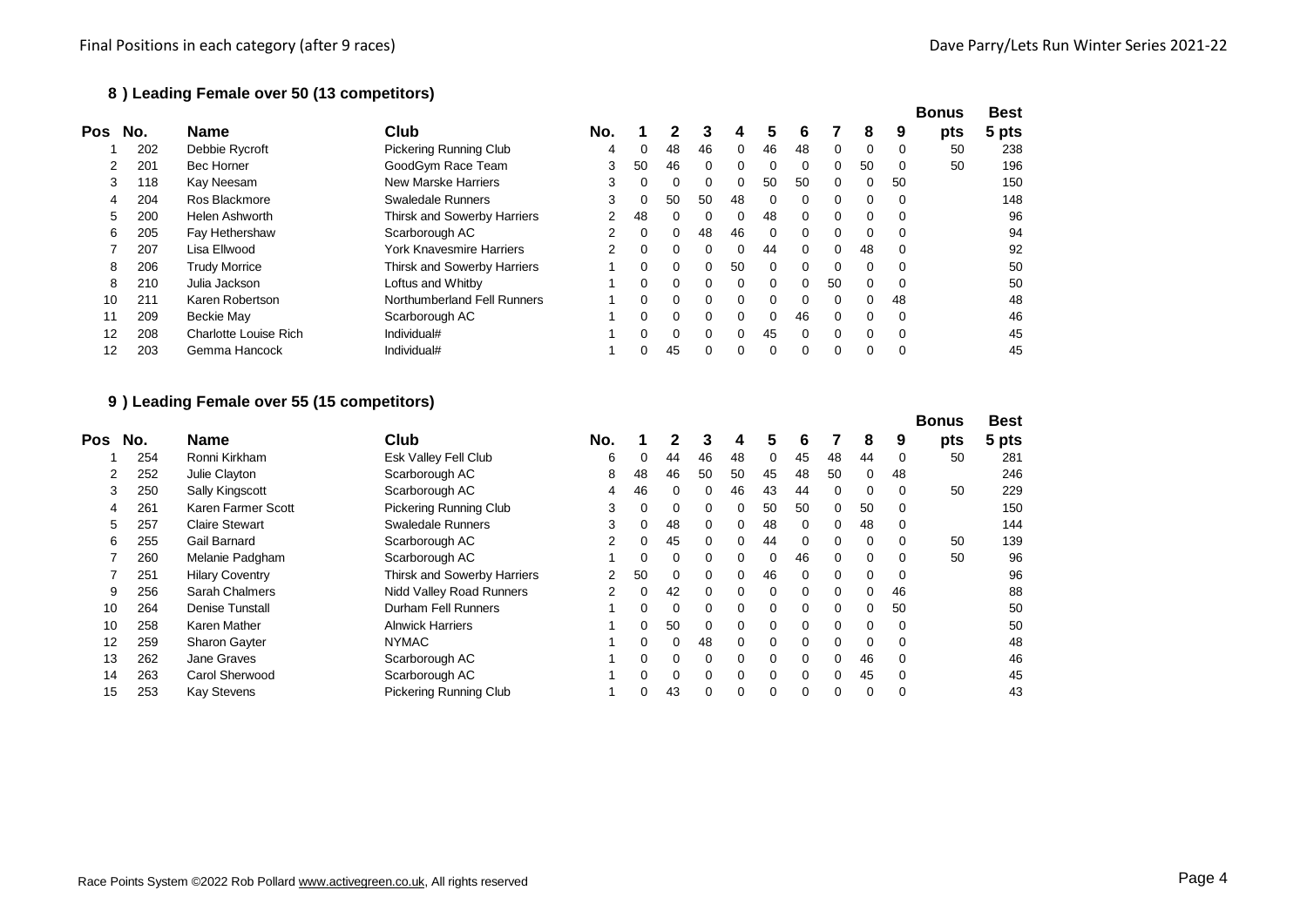**Bonus Best**

## **) Leading Female over 60 (8 competitors)**

| Pos            | No. | <b>Name</b>                                 | Club                            | No.            | 1           | 2           | 3            | 4           | 5           | 6           | 7           | 8           | 9           | pts          | 5 pts       |
|----------------|-----|---------------------------------------------|---------------------------------|----------------|-------------|-------------|--------------|-------------|-------------|-------------|-------------|-------------|-------------|--------------|-------------|
| 1              | 277 | <b>Caroline Glover</b>                      | <b>Wharfedale Harriers</b>      | 8              | 0           | 48          | 48           | 50          | 46          | 50          | 50          | 50          | 50          | 50           | 300         |
| 2              | 275 | Janet Cordingley                            | Individual#                     | 5              | 50          | 50          | 50           | $\mathbf 0$ | 48          | 48          | $\mathbf 0$ | 0           | 0           |              | 246         |
| 3              | 280 | Carol Wilson                                | <b>Pickering Running Club</b>   | 1              | 0           | 0           | $\mathbf 0$  | 48          | 0           | 0           | 0           | 0           | $\mathbf 0$ | 50           | 98          |
| 4              | 281 | <b>Christine Robertson</b>                  | Scarborough AC                  | 2              | $\mathbf 0$ | 0           | $\mathbf 0$  | 0           | 45          | 46          | $\mathbf 0$ | $\mathbf 0$ | $\mathbf 0$ |              | 91          |
| 5              | 282 | Oonagh Bathgate                             | <b>Swaledale Runners</b>        | 1              | 0           | 0           | 0            | 0           | 50          | 0           | 0           | 0           | 0           |              | 50          |
| 6              | 285 | Mary Jeal                                   | <b>Ilkley Harriers</b>          |                | $\mathbf 0$ | 0           | $\mathbf 0$  | 0           | $\mathbf 0$ | $\mathbf 0$ | 0           | 48          | $\mathbf 0$ |              | 48          |
| 7              | 284 | <b>Shirley Tyrell</b>                       | <b>Pickering Running Club</b>   | 1              | $\mathbf 0$ | 0           | $\mathbf 0$  | 0           | $\mathbf 0$ | 0           | 0           | 46          | $\mathbf 0$ |              | 46          |
| $\overline{7}$ | 279 | Martha McBarron                             | <b>Swaledale Runners</b>        | 1              | $\mathbf 0$ | 46          | $\mathbf 0$  | $\mathbf 0$ | $\mathbf 0$ | 0           | $\mathbf 0$ | $\mathbf 0$ | $\mathbf 0$ |              | 46          |
|                |     | 11 ) Leading Female over 65 (1 competitors) |                                 |                |             |             |              |             |             |             |             |             |             |              |             |
|                |     |                                             |                                 |                |             |             |              |             |             |             |             |             |             | <b>Bonus</b> | <b>Best</b> |
| Pos            | No. | <b>Name</b>                                 | Club                            | No.            | 1           | 2           | 3            | 4           | 5           | 6           | 7           | 8           | 9           | pts          | 5 pts       |
|                | 276 | Sue Haslam                                  | Scarborough AC                  | 5              | 50          | 0           | 50           | 50          | 50          | $\mathbf 0$ | 50          | 0           | 0           | 50           | 300         |
|                |     | 14 ) Leading Male under 23 (2 competitors)  |                                 |                |             |             |              |             |             |             |             |             |             |              |             |
|                |     |                                             |                                 |                |             |             |              |             |             |             |             |             |             | <b>Bonus</b> | <b>Best</b> |
| Pos            | No. | <b>Name</b>                                 | <b>Club</b>                     | No.            | 1           | 2           | 3            | 4           | 5           | 6           | 7           | 8           | 9           | pts          | 5 pts       |
|                | 353 | <b>Jordan Rawlins</b>                       | Northumberland Fell Runners     | 1              | 0           | $\mathbf 0$ | $\mathbf 0$  | 0           | 0           | 50          | 0           | 0           | 0           |              | 50          |
| 1              | 310 | <b>Jack Mudd-Bowes</b>                      | Individual#                     | 1              | $\mathbf 0$ | 50          | $\mathbf 0$  | 0           | $\mathbf 0$ | $\mathbf 0$ | $\mathbf 0$ | $\mathbf 0$ | $\mathbf 0$ |              | 50          |
|                |     | 15 ) Leading Male Open (78 competitors)     |                                 |                |             |             |              |             |             |             |             |             |             |              |             |
|                |     |                                             |                                 |                |             |             |              |             |             |             |             |             |             | <b>Bonus</b> | <b>Best</b> |
| Pos            | No. | <b>Name</b>                                 | <b>Club</b>                     | No.            | 1           | $\mathbf 2$ | 3            | 4           | 5           | 6           | 7           | 8           | 9           | pts          | 5 pts       |
| 1              | 323 | Lee Kemp                                    | Esk Valley Fell Club            | 5              | $\pmb{0}$   | 50          | 50           | 48          | $\mathbf 0$ | $\mathbf 0$ | $\mathbf 0$ | 50          | 50          | 50           | 298         |
| 2              | 302 | Steve Donaldson                             | Esk Valley Fell Club            | 8              | 48          | 48          | 48           | 46          | 48          | 46          | 50          | 48          | 0           | 50           | 292         |
| 3              | 304 | Paul Lawton                                 | Scarborough AC                  | 8              | 46          | 44          | 43           | 43          | 42          | 41          | 48          | 46          | 0           | 50           | 277         |
| 4              | 312 | <b>Thomas Naisby</b>                        | Esk Valley Fell Club            | 5              | 0           | 45          | 46           | 0           | 45          | 43          | 0           | 0           | 42          |              | 221         |
| 5              | 300 | Stefan McLoughlin                           | <b>NYMAC</b>                    | 5              | 45          | 0           | 0            | 42          | 41          | 38          | 44          | 0           | 0           |              | 210         |
| 6              | 308 | <b>Richard Purser</b>                       | York Knavesmire Harriers        | 5              | 44          | 42          | $\mathbf 0$  | 41          | 39          | $\mathbf 0$ | 0           | 39          | 0           |              | 205         |
| 7              | 316 | <b>Phil Smith</b>                           | <b>Pickering Running Club</b>   | 6              | 0           | 41          | 37           | 40          | 40          | 36          | 0           | 41          | $\mathbf 0$ |              | 199         |
| 8              | 303 | Oli Read                                    | York Knavesmire Harriers        | $\overline{7}$ | 43          | 39          | 36           | 39          | 36          | $\mathbf 0$ | 0           | 38          | 31          |              | 195         |
| 9              | 307 | Graham Gill                                 | <b>York Knavesmire Harriers</b> | 8              | 39          | 40          | $\mathbf 0$  | 37          | 28          | 32          | 43          | 29          | 27          |              | 191         |
| 10             | 309 | <b>Robert Bailey</b>                        | Scarborough AC                  | 5              | 41          | 38          | 33           | 0           | 27          | 31          | $\mathbf 0$ | 0           | 0           |              | 170         |
| 11             | 347 | Rorie McIntosh                              | Esk Valley Fell Club            | 4              | $\mathbf 0$ | 0           | $\mathbf{0}$ | $\mathbf 0$ | 37          | 0           | 45          | 42          | 40          |              | 164         |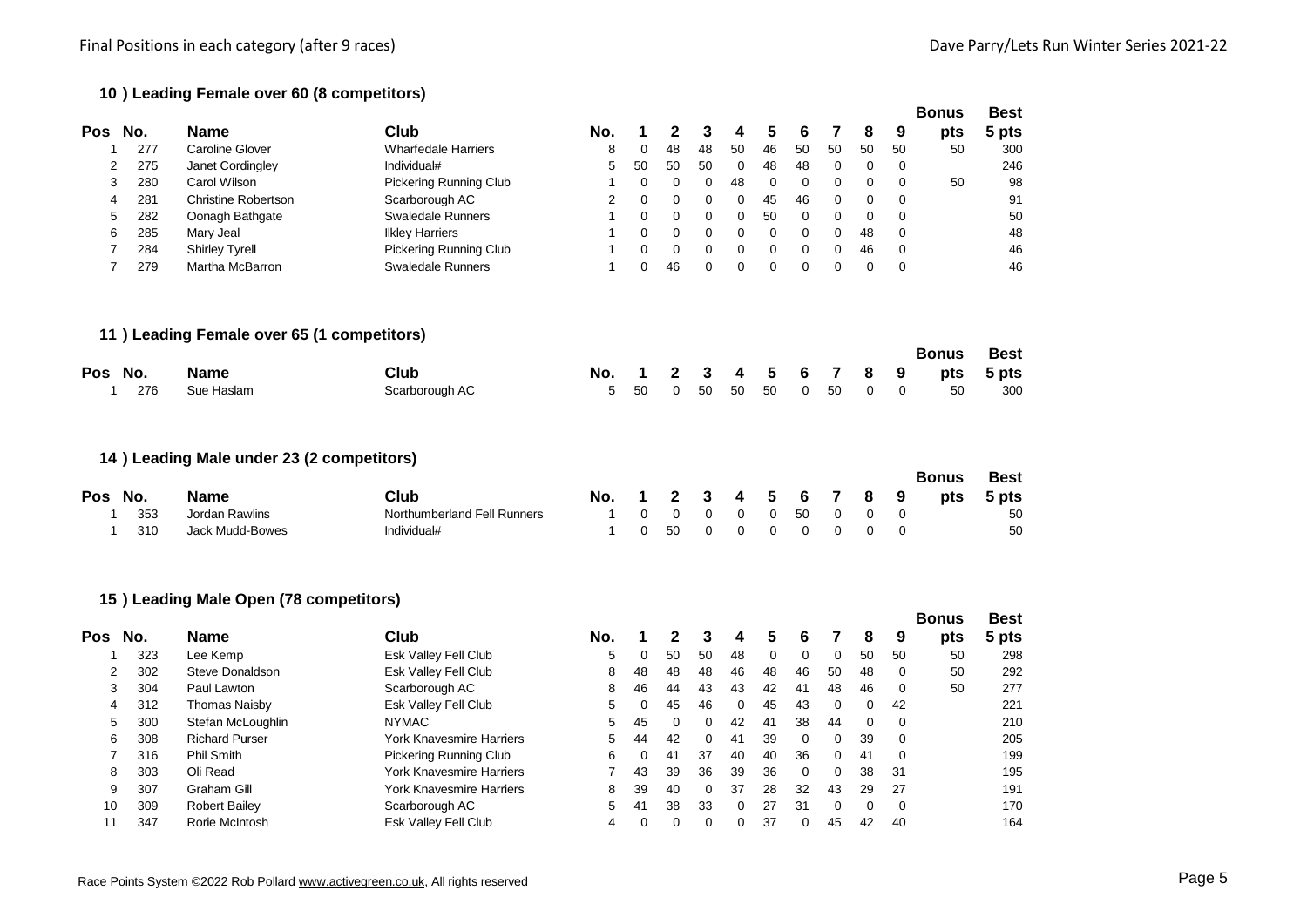| 12 | 305 | Darren Smith               | Pickering Running Club          |   | 50 |    |    | 45 |    | 42 |    |    |     | 137 |
|----|-----|----------------------------|---------------------------------|---|----|----|----|----|----|----|----|----|-----|-----|
| 13 | 314 | Glynn Ellwood              | <b>York Knavesmire Harriers</b> |   |    |    |    |    | 44 |    | 46 | 44 |     | 134 |
| 14 | 322 | Peter Walker               | York Knavesmire Harriers        |   |    | 46 | 42 | 44 |    |    |    |    |     | 132 |
| 15 | 355 | Peter Allen                | <b>Pickering Running Club</b>   |   |    |    |    |    |    | 39 |    | 45 | 39  | 123 |
| 16 | 352 | Graeme Robert Casey        | Scarborough AC                  |   |    |    |    |    |    | 29 | 41 | 28 | -22 | 120 |
| 17 | 306 | <b>Ryan Daniel Sheader</b> | Individual#                     |   | 42 |    | 35 | 0  |    |    | 42 |    |     | 119 |
| 18 | 356 | Peter Simpson              | Individual#                     | 4 |    |    |    |    |    | 30 | 40 | 26 | -21 | 117 |
| 19 | 337 | Harry Holmes               | Matlock AC                      |   |    |    |    | 50 |    | 50 |    |    |     | 100 |
| 20 | 346 | Nicholas Barber            | <b>Helm Hill Runners</b>        |   |    |    |    |    | 50 | 48 |    |    | - 0 | 98  |
|    |     |                            |                                 |   |    |    |    |    |    |    |    |    |     |     |

## **) Leading Male over 40 (35 competitors)**

|     |     |                            |                                  |     |    |    |    |    |    |          |    |    |    | <b>Bonus</b> | <b>Best</b> |
|-----|-----|----------------------------|----------------------------------|-----|----|----|----|----|----|----------|----|----|----|--------------|-------------|
| Pos | No. | <b>Name</b>                | Club                             | No. |    | 2  | 3  | 4  | 5  | 6        |    | 8  | 9  | pts          | 5 pts       |
|     | 507 | Stephen Tilford            | Wakefield District Harriers & AC | 6   | 0  | 48 | 48 | 0  | 50 | 50       | 46 | 50 | 0  |              | 246         |
|     | 502 | Tim Grimwood               | Swaledale Runners                |     | 48 | 50 | 0  | 50 | 48 | 48       | 0  | 48 | 48 |              | 244         |
| 3   | 511 | Damian Kilpin              | Penistone Footpath Runners and A | 6   | 0  | 45 | 46 | 48 | 0  | 46       | 45 | 0  | 45 |              | 230         |
|     | 510 | Paul Cook                  | Esk Valley Fell Club             | 6   | 0  | 44 | 43 | 44 | 43 | 0        | 43 | 45 | 0  |              | 219         |
| 5   | 505 | Robert Allinson            | <b>Redcar Running Club</b>       | 5   | 45 | 0  | 39 | 43 | 0  | $\Omega$ | 42 | 0  | 42 |              | 211         |
| 6   | 501 | Chris Vanderhoven          | Esk Valley Fell Club             | 3   | 46 | 46 | 0  | 0  | 46 |          |    | 0  | 0  |              | 138         |
|     | 504 | <b>Christopher Gregory</b> | York Knavesmire Harriers         | 3   | 44 | 42 | 37 | 0  | 0  | 0        |    | 0  | 0  |              | 123         |
| 8   | 503 | Daniel Bateson             | Scarborough AC                   | 2   | 50 | 0  | 0  | 0  | 0  | 0        | 50 | 0  | 0  |              | 100         |
| 9   | 529 | Ali Barns                  | <b>Wharfedale Harriers</b>       | 2   | 0  | 0  | 0  | 0  | 0  | 0        | 48 | 0  | 50 |              | 98          |
| 10  | 525 | Daniel Smith               | Individual#                      | 2   | 0  | 0  | 0  | 0  | 44 | 0        | 44 | 0  | 0  |              | 88          |
| 11  | 512 | Danny Wilson               | Individual#                      | 2   | 0  | 43 | 44 | 0  | 0  | 0        | 0  | 0  | 0  |              | 87          |
| 12  | 524 | Michael Moloney            | Esk Valley Fell Club             | 2   | 0  | 0  | 0  | 0  | 40 | 45       |    | 0  | 0  |              | 85          |
| 13  | 514 | Lee Woolams                | <b>TS Harriers</b>               | 2   | 0  | 0  | 38 | 0  | 0  | 0        | 41 | 0  | 0  |              | 79          |
| 14  | 513 | Gareth Green               | York Knavesmire Harriers         |     | 0  | 0  | 50 | 0  | 0  | 0        | 0  | 0  | 0  |              | 50          |
| 15  | 535 | Paul West                  | North Shields Poly               |     | 0  | 0  | 0  | 0  | 0  | 0        |    | 0  | 46 |              | 46          |
| 15  | 530 | Jean Louis Lafayeedney     | <b>Atlas Live Track</b>          |     | 0  | 0  | 0  | 0  | 0  | 0        |    | 46 | 0  |              | 46          |
| 15  | 521 | <b>Simon Collins</b>       | York Knavesmire Harriers         |     | 0  | 0  | 0  | 46 | 0  | 0        |    | 0  | 0  |              | 46          |
| 18  | 528 | Roger Sillito              | Northumberland Fell Runners      |     | 0  | 0  | 0  | 0  | 45 | 0        |    | 0  | 0  |              | 45          |
| 18  | 522 | Thomas Jones               | Esk Valley Fell Club             |     | 0  | 0  | 0  | 45 | 0  | $\Omega$ | 0  | 0  | 0  |              | 45          |
| 18  | 516 | Paul Hodgson               | Durham Fell Runners              |     | 0  |    | 45 | 0  | 0  |          |    | 0  |    |              | 45          |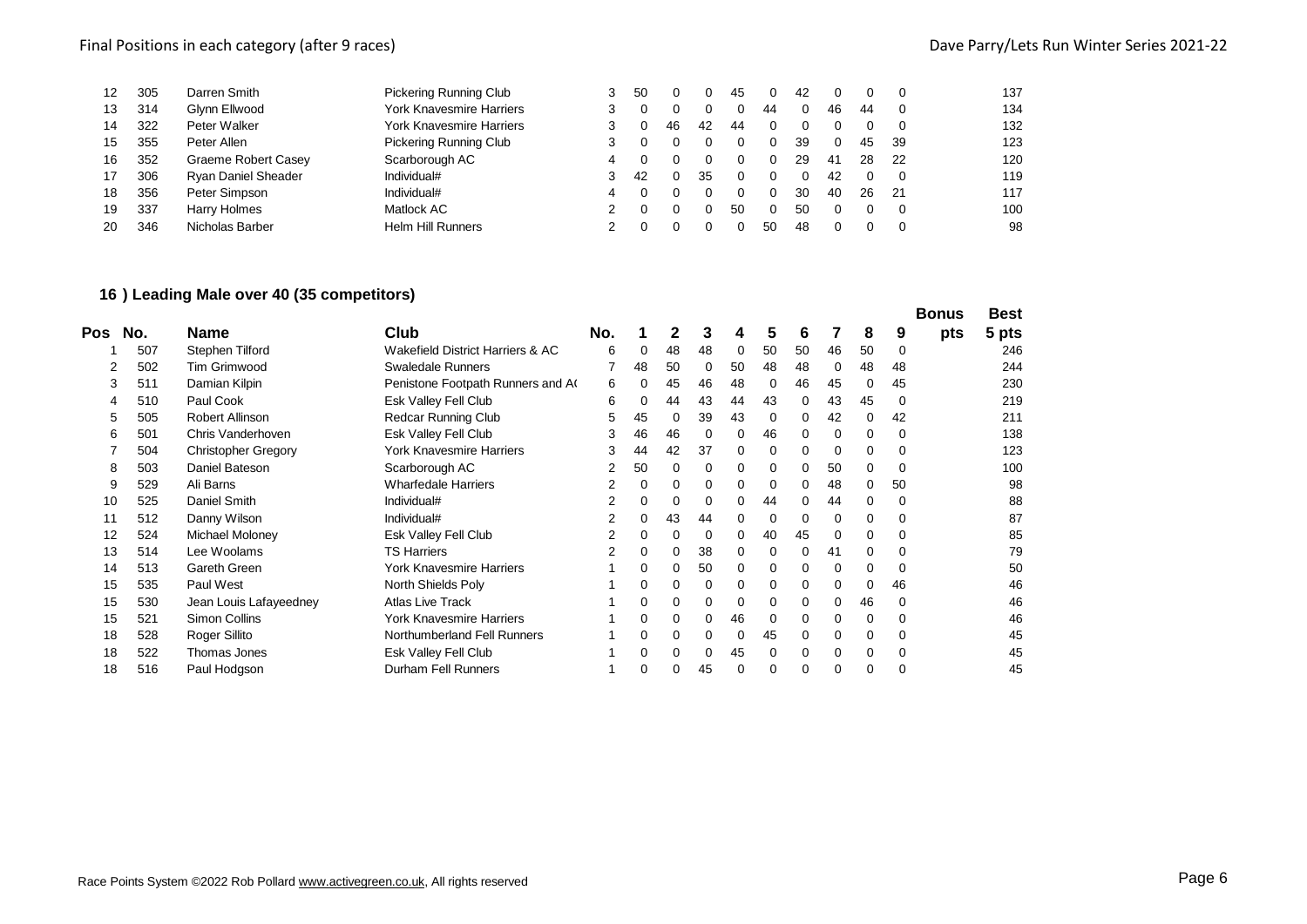## **) Leading Male over 45 (44 competitors)**

|     |     |                       |                             |                |          |          |          |    |    |    |          |    |          | <b>Bonus</b> | <b>Best</b> |
|-----|-----|-----------------------|-----------------------------|----------------|----------|----------|----------|----|----|----|----------|----|----------|--------------|-------------|
| Pos | No. | <b>Name</b>           | Club                        | No.            |          |          |          |    | 5  | 6  |          | 8  | 9        | pts          | 5 pts       |
|     | 603 | Stephen Hardy         | Loftus and Whitby           | 5              | 48       | 48       | $\Omega$ | 0  | 50 | 50 | 50       | 0  | 0        | 50           | 296         |
|     | 616 | Simon Rycroft         | Pickering Running Club      | 6              | 0        | 50       | 45       | 0  | 46 | 48 | 0        | 48 | 45       | 50           | 287         |
| 3   | 614 | lan Oldham            | <b>Swaledale Runners</b>    |                | 0        | 40       | 42       | 46 | 43 | 41 | 0        | 45 | 37       | 50           | 267         |
|     | 610 | Michael Richmond      | Pickering Running Club      | 6              | 0        | 44       | 48       | 48 | 0  | 46 | 0        | 50 | 44       |              | 236         |
| 5   | 606 | Giles Hawking         | York Knavesmire Harriers    | 5              | 50       | 45       | 0        | 0  | 45 | 45 | 0        | 0  | 40       |              | 225         |
| 6   | 628 | Russ Grayson          | Pickering Running Club      | 4              | $\Omega$ | $\Omega$ | 32       | 45 | 41 | 43 | 0        | 0  | $\Omega$ | 50           | 211         |
|     | 600 | Calvin Nicholson      | Billingham Marsh House Harr | 6              | 42       |          | 38       | 0  | 0  | 40 | 46       | 44 | 35       |              | 210         |
| 8   | 617 | Russ Kelly            | Redcar Running Club         | 5              | 0        | 34       | 33       | 39 | 0  | 0  | $\Omega$ | 40 | 33       |              | 179         |
| 9   | 604 | Chris Jefferies       | Billingham Marsh House Harr | 4              | 45       | $\Omega$ | 43       | 0  | 0  | 42 | 0        | 46 | 0        |              | 176         |
| 10  | 619 | Matthew hayes         | <b>East Hull Harriers</b>   | 3              | 0        | 46       | 0        | 50 | 0  | 0  | 0        | 0  | 48       |              | 144         |
| 11  | 602 | Jeremy Pearson        | Individual#                 | 3              | 41       | $\Omega$ | $\Omega$ |    | 48 | 0  | 0        | 0  | 46       |              | 135         |
| 12  | 611 | <b>Richard Veitch</b> | Esk Valley Fell Club        | 3              | 0        | 43       | 46       | 0  | 0  | 0  | $\Omega$ | 0  | 42       |              | 131         |
| 13  | 613 | Paul Woolhouse        | Pickering Running Club      | 3              | 0        | 41       | 44       | 0  | 0  | 44 | 0        | 0  | 0        |              | 129         |
| 13  | 630 | Nick Smith            | <b>NYMAC</b>                | 3              | $\Omega$ |          | 0        | 44 | 44 | 0  | 0        | 0  | 41       |              | 129         |
| 15  | 615 | Andrew Gamble         | Individual#                 | 3              | 0        | 38       | 41       |    | 42 | 0  | 0        | 0  | 0        |              | 121         |
| 16  | 605 | <b>Thomas Herbert</b> | Loftus and Whitby           |                | 44       |          | C        |    | 0  | 0  | 0        | 42 | 0        |              | 86          |
| 17  | 625 | Dale Hepples          | Scarborough AC              | $\overline{2}$ | 0        | 0        | 40       | 43 | 0  | 0  | 0        | 0  | 0        |              | 83          |
| 18  | 631 | Barry John Cooper     | Individual#                 |                | 0        |          | $\Omega$ | 41 | 36 | 0  | 0        | 0  | 0        |              | 77          |
| 19  | 609 | Dave Grainger         | Individual#                 |                | 0        | 35       | 0        | 40 | 0  | 0  | 0        | 0  | 0        |              | 75          |
| 19  | 627 | John Dodd             | Individual#                 |                | 0        |          | 36       |    | 39 | 0  | 0        | 0  |          |              | 75          |

## **) Leading Male over 50 (44 competitors)**

|                   |     |                      |                               |     |    |    |          |          |          |          |          |          |          | <b>Bonus</b> | <b>Best</b> |
|-------------------|-----|----------------------|-------------------------------|-----|----|----|----------|----------|----------|----------|----------|----------|----------|--------------|-------------|
| Pos               | No. | <b>Name</b>          | Club                          | No. |    | 2  | 3        | 4        | 5        | 6        |          | 8        | 9        | pts          | 5 pts       |
|                   | 705 | Stephen Pugh         | Esk Valley Fell Club          | 6   | 46 | 50 | 50       | 48       | 48       | $\Omega$ | $\Omega$ | 48       | 0        | 50           | 294         |
| 2                 | 709 | David Bannister      | York Acorn                    | 6   | 44 | 44 | 48       | 0        | $\Omega$ | 42       | 0        | 43       | 43       | 50           | 272         |
| 3                 | 716 | <b>Richard Clark</b> | Esk Valley Fell Club          | 5   | 0  | 38 | 38       | 0        | 0        | 41       | 44       | 40       | 0        | 50           | 251         |
| 4                 | 706 | Glynn Hewitt         | Scarborough AC                | 6   | 50 | 45 | $\Omega$ | 44       | 50       | 48       | 48       | 0        | 0        |              | 241         |
| 5                 | 707 | Matt Machouki        | Scarborough AC                | 5   | 48 | 48 | $\Omega$ | 0        | 45       | 45       | $\Omega$ | 50       | 0        |              | 236         |
| 6                 | 724 | Brendan Anglim       | <b>Hardley Harriers</b>       | 5   | 0  | 0  | 46       | 45       | 44       | 50       | $\Omega$ | 0        | 45       |              | 230         |
|                   | 701 | Justin Waring        | Loftus and Whitby             |     | 43 | 0  | 42       | $\Omega$ | 46       | 46       | 45       | 46       | 41       |              | 226         |
| 8                 | 717 | Richard Johnson      | <b>Pickering Running Club</b> | 6   | 0  | 40 | 0        | 40       | 43       | 40       | 0        | 42       | 42       |              | 207         |
| 9                 | 719 | Chris Bourne         | Scarborough AC                |     | 0  | 37 | 37       | 34       | 40       | 37       | $\Omega$ | 39       | 31       |              | 190         |
| 10                | 708 | Julian Wardman       | Esk Valley Fell Club          | 4   | 42 | 0  | 43       | 46       | $\Omega$ | $\Omega$ | $\Omega$ | 0        | 44       |              | 175         |
| 11                | 702 | Tim Hill             | Esk Valley Fell Club          | 3   | 45 | 0  | 44       | $\Omega$ | $\Omega$ | 43       | $\Omega$ | 0        | 0        |              | 132         |
| $12 \overline{ }$ | 710 | Paul Mead            | Individual#                   | 3   | 40 | 41 | 45       | $\Omega$ | $\Omega$ | $\Omega$ | $\Omega$ | 0        | 0        |              | 126         |
| 13                | 734 | Lee Shephard         | Individual#                   | 3   | 0  | 0  | $\Omega$ | 0        | 39       | 36       | 43       | $\Omega$ | 0        |              | 118         |
| 14                | 700 | Gavin Coventry       | Thirsk and Sowerby Harriers   | 3   | 38 | 0  | 39       | 39       | 0        | 0        |          | 0        | $\Omega$ |              | 116         |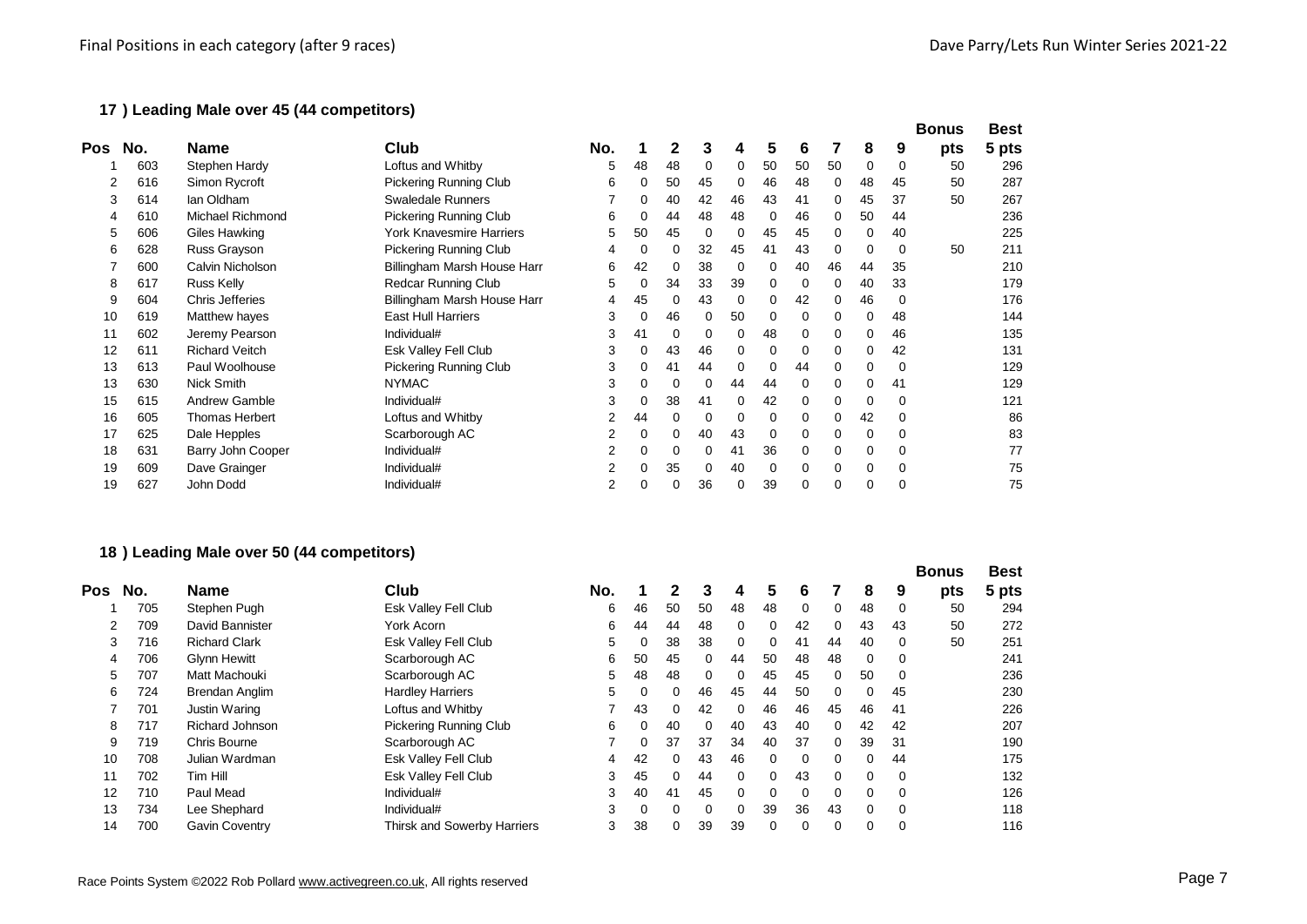## Final Positions in each category (after 9 races) and the case of the Category (after 9 races) Dave Parry/Lets Run Winter Series 2021-22

| 15 | 722 | Alan Simpson   | Thirsk and Sowerby Harriers   |  |    | 40 | -37 |          |    |    | 36  | 113 |
|----|-----|----------------|-------------------------------|--|----|----|-----|----------|----|----|-----|-----|
| 16 | 729 | Peter Murray   | York Acorn                    |  |    |    | 36  |          | 38 | 38 |     | 112 |
| 16 | 720 | Andrew Johnson | <b>Beverley Athletic Club</b> |  | 36 |    |     |          |    | 41 | 35  | 112 |
| 18 | 727 | Patrick Dav    | Individual#                   |  |    |    | 35  | $\Omega$ | 39 |    | -37 | 111 |
| 19 | 714 | Pat Messruther | Scarborough AC                |  | 46 |    |     |          |    | 45 |     | 91  |
| 20 | 730 | Simon Burnley  | Scarborough AC                |  |    |    | 43  |          | 44 |    |     | 87  |

# **) Leading Male over 55 (35 competitors)**

|     |     |                      |                                 |                |          |    |    |          |          |    |          |          |          | <b>Bonus</b> | <b>Best</b> |
|-----|-----|----------------------|---------------------------------|----------------|----------|----|----|----------|----------|----|----------|----------|----------|--------------|-------------|
| Pos | No. | <b>Name</b>          | Club                            | No.            |          |    | 3  | 4        | 5        | 6  |          | 8        | 9        | pts          | 5 pts       |
|     | 806 | Nicholas Cousins     | <b>Pickering Running Club</b>   | 5              | 42       | 0  | 40 | 42       | 0        | 46 | 0        | 0        | 42       | 50           | 262         |
|     | 819 | Alan Whelan          | Scarborough AC                  |                | 0        | 0  | 50 | 50       | 48       | 0  | 0        | 46       |          | 50           | 244         |
| 3   | 802 | Kevin McLoughlin     | <b>NYMAC</b>                    | 6              | 48       | 0  | 46 | 48       | 46       | 50 | 50       | $\Omega$ | 0        |              | 242         |
| 4   | 803 | Joe Blackett         | Dark Peak Fell Runners          | 8              | 46       | 48 | 45 | 46       | 43       | 0  | 48       | 45       | 46       |              | 234         |
| 5   | 805 | David Field          | Scarborough AC                  | 5              | 43       | 43 | 41 | 43       | 40       | 0  | 0        | 0        | 0        |              | 210         |
| 6   | 800 | David Anderson       | <b>East Hull Harriers</b>       | 5              | 39       | 40 | 39 | 40       | 39       | 0  | 0        | 0        | 0        |              | 197         |
|     | 801 | Rob Williamson       | Loftus and Whitby               |                | 50       | 0  | 48 | 0        | 45       | 0  |          | 48       |          |              | 191         |
| 8   | 817 | <b>Marc Davies</b>   | Thirsk and Sowerby Harriers     |                |          | 39 | 42 | 0        | 41       | 0  | 45       | 0        |          |              | 167         |
| 9   | 815 | David Allison        | <b>NYMAC</b>                    | 3              | 0        | 50 | 44 | 0        | 0        | 0  | 0        | 0        | 43       |              | 137         |
| 10  | 807 | Michael Keavney      | <b>Swaledale Runners</b>        | 3              | 44       | 46 | 0  | 0        | 0        | 0  |          | 44       | 0        |              | 134         |
| 11  | 811 | Paul Haydon          | <b>Fell Runners Association</b> | 3              | 0        | 41 | 0  | 0        | 0        | 0  | 44       | 43       | $\Omega$ |              | 128         |
| 12  | 823 | <b>Paul Patrick</b>  | <b>Stainland Lions</b>          |                |          | 0  | 0  | 44       | 50       | 0  | 0        | 0        |          |              | 94          |
| 13  | 821 | lan Farrer           | Esk Valley Fell Club            | $\overline{2}$ | 0        | 0  | 0  | 41       | 38       | 0  | 0        | 0        | 0        |              | 79          |
| 14  | 836 | Dave Parker          | St Theresas AC                  |                | 0        | 0  | 0  | 0        | 0        | 0  | 0        | 0        | 50       |              | 50          |
| 14  | 666 | <b>Paul Butler</b>   | Scarborough AC                  |                | 0        | 0  | 0  | 0        | 0        | 0  | 0        | 50       | 0        |              | 50          |
| 16  | 829 | Peter Walsh          | Loftus and Whitby               |                | 0        | 0  | 0  | 0        | 0        | 48 | 0        | 0        |          |              | 48          |
| 16  | 837 | <b>Bryan Saysell</b> | Esk Valley Fell Club            |                | 0        | 0  | 0  | 0        | 0        | 0  | 0        | 0        | 48       |              | 48          |
| 18  | 831 | Mick Cooper          | <b>Todmorden Harriers</b>       |                | 0        | 0  | 0  | 0        | 0        | 0  | 46       | 0        | 0        |              | 46          |
| 19  | 830 | Joe Williams         | Individual#                     |                | $\Omega$ | 0  | 0  | $\Omega$ | $\Omega$ | 45 | $\Omega$ | 0        |          |              | 45          |
| 19  | 834 | Andrew Stephenson    | Northumberland Fell Runners     |                | 0        | 0  | 0  | 0        | 0        | 0  | 0        |          | 45       |              | 45          |

## **) Leading Male over 60 (28 competitors)**

|     |     |     |                  |                                 |     |    |    |    |     |    |    |    |    |                | <b>Bonus</b> | <b>Best</b> |
|-----|-----|-----|------------------|---------------------------------|-----|----|----|----|-----|----|----|----|----|----------------|--------------|-------------|
| Pos | No. |     | <b>Name</b>      | Club                            | No. |    |    |    | 4   |    |    |    | 8  | 9              | pts          | 5 pts       |
|     |     | 912 | Neil Ridsdale    | Esk Valley Fell Club            |     |    | 50 | 48 | -50 | 50 | 50 | 50 |    | 50             | 50           | 300         |
| 2   |     | 905 | Barry Atkinson   | <b>York Knavesmire Harriers</b> |     | 50 | 48 | 50 |     |    | 48 | 0  | 50 | $\Omega$       |              | 246         |
| 3   |     | 908 | Nigel Briggs     | <b>NYMAC</b>                    | 6.  |    | 40 | 46 | 48  | 48 |    |    | 48 | 46             |              | 236         |
| 4   |     | 911 | Andrew Robertson | Scarborough AC                  |     |    |    | 43 | 44  | 46 | 46 | 0  |    | $\Omega$       | 50           | 229         |
| 5   |     | 900 | David Robinson   | <b>NYMAC</b>                    | 6.  | 45 | 41 | 40 | 43  | 44 | 43 |    |    | $\overline{0}$ |              | 216         |
| 6   |     | 906 | Kevin Holmes     | Individual#                     |     |    | 46 |    | 45  |    |    |    |    | 48             |              | 139         |
|     |     |     |                  |                                 |     |    |    |    |     |    |    |    |    |                |              |             |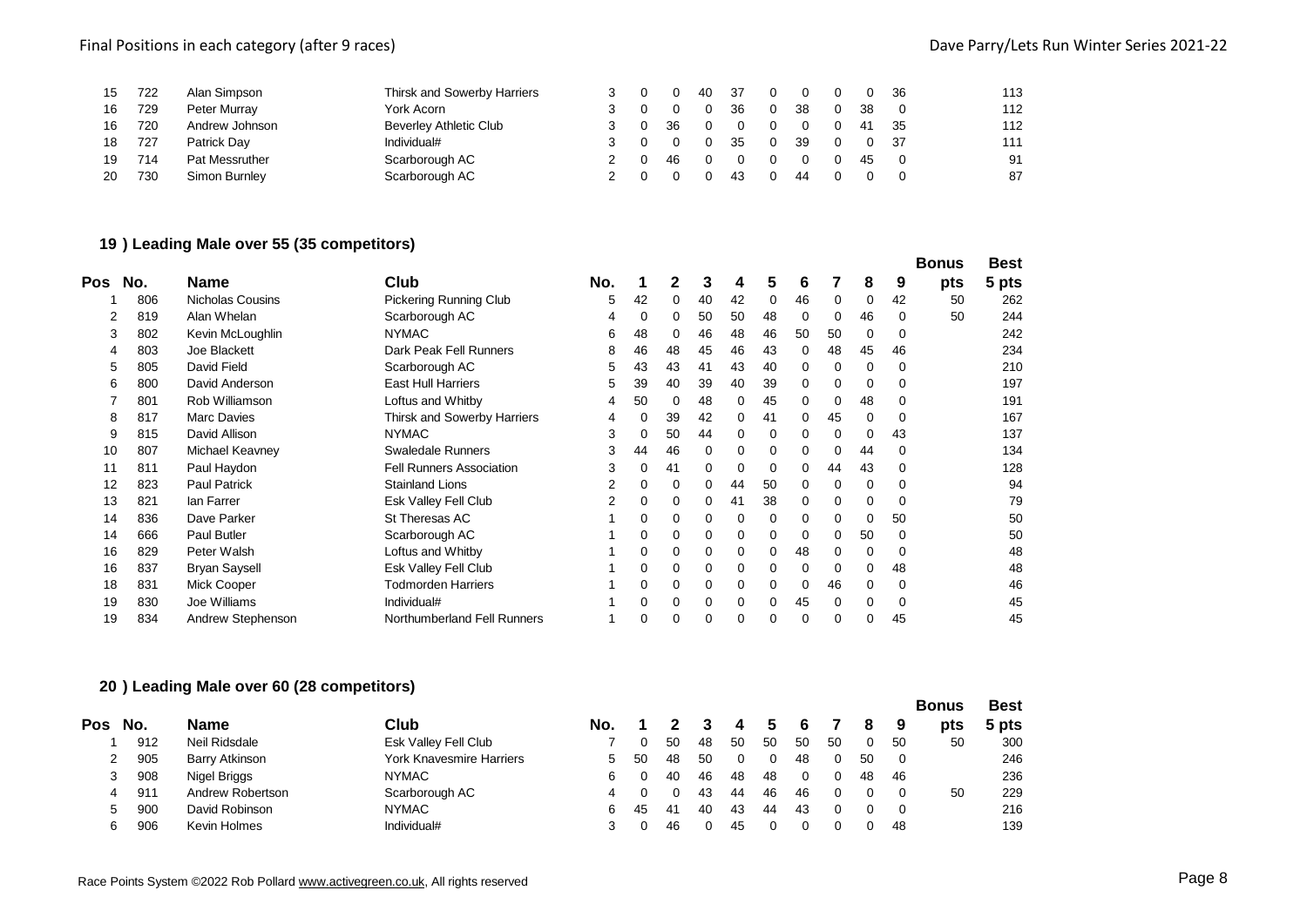## Final Positions in each category (after 9 races) and the case of the Category (after 9 races) Dave Parry/Lets Run Winter Series 2021-22

|    | 910 | Mike Wilson            | <b>Pickering Running Club</b> | 3 |    | 45       | 44       | 46 | $\Omega$ | $\Omega$ | $\Omega$ | 0        | 0        | 135 |
|----|-----|------------------------|-------------------------------|---|----|----------|----------|----|----------|----------|----------|----------|----------|-----|
| 8  | 916 | Stephen Haley          | Individual#                   | 3 | 0  | 0        | 42       | 0  | 0        | $\Omega$ | 46       | 44       | 0        | 132 |
| 8  | 902 | <b>Mark Edwards</b>    | <b>NYMAC</b>                  | 3 | 46 | 43       | $\Omega$ | 0  | 0        | 0        | $\Omega$ | 43       | 0        | 132 |
| 10 | 918 | <b>Nick Coombes</b>    | Scarborough AC                | 3 | 0  | 0        | 0        | 41 | 43       | 44       | $\Omega$ | $\Omega$ | 0        | 128 |
| 11 | 913 | <b>Chris Buckley</b>   | Individual#                   | 3 | 0  | 0        | 39       | 42 | 45       | $\Omega$ | $\Omega$ | 0        | 0        | 126 |
| 12 | 904 | lan Robinson           | <b>Esk Valley Fell Club</b>   | 3 | 44 | 39       | $\Omega$ | 0  | 42       | $\Omega$ | $\Omega$ | 0        | 0        | 125 |
| 13 | 914 | <b>Richard Parkin</b>  | <b>Beverley Athletic Club</b> | 2 | 0  | $\Omega$ | 41       | 0  | $\Omega$ | $\Omega$ | $\Omega$ | 46       | 0        | 87  |
| 14 | 924 | <b>Anthony Harnett</b> | <b>NYMAC</b>                  |   | 0  | 0        | $\Omega$ | 0  | $\Omega$ | $\Omega$ | 48       | $\Omega$ | $\Omega$ | 48  |
| 14 | 901 | <b>Gary Bastow</b>     | <b>Ripon Road Runners</b>     |   | 48 | $\Omega$ | $\Omega$ | 0  | $\Omega$ | $\Omega$ | $\Omega$ | $\Omega$ | 0        | 48  |
| 16 | 921 | <b>Matt Rylatt</b>     | <b>York Triathlon Club</b>    |   | 0  | $\Omega$ | $\Omega$ | 0  | $\Omega$ | 45       | $\Omega$ | $\Omega$ | $\Omega$ | 45  |
| 16 | 927 | Matt Podd              | Otley AC                      |   | 0  | 0        | $\Omega$ | 0  | $\Omega$ | $\Omega$ | $\Omega$ | 0        | 45       | 45  |
| 16 | 915 | <b>Barry Edwards</b>   | Individual#                   |   | 0  | 0        | 45       | 0  | $\Omega$ | $\Omega$ | $\Omega$ | 0        | 0        | 45  |
| 16 | 925 | Jeremy Benson          | York Knavesmire Harriers      |   | 0  | 0        | $\Omega$ | 0  | $\Omega$ | $\Omega$ | $\Omega$ | 45       | 0        | 45  |
| 16 | 923 | Gary Beard             | Loftus and Whitby             |   |    | 0        |          | 0  | 0        | 0        | 45       | 0        | 0        | 45  |
|    |     |                        |                               |   |    |          |          |    |          |          |          |          |          |     |

## **) Leading Male over 65 (10 competitors)**

|     |     |                              |                               |     |    |          |    |              |          |          |          |              |    | <b>Bonus</b> | <b>Best</b> |
|-----|-----|------------------------------|-------------------------------|-----|----|----------|----|--------------|----------|----------|----------|--------------|----|--------------|-------------|
| Pos | No. | <b>Name</b>                  | Club                          | No. |    |          |    | 4            | 5        | 6        |          | 8            | 9  | pts          | 5 pts       |
|     | 952 | Graham Robinson              | <b>Pickering Running Club</b> | 5.  |    |          | 48 | 45           | 44       | 0        | 48       | 46           |    | 50           | 281         |
|     | 950 | Graham Wilkinson             | East Hull Harriers            | 6   | 50 | 50       | 50 | 50           | 48       | 0        | $\Omega$ | 0            | 50 |              | 250         |
| 3   | 951 | <b>Martin White</b>          | New Marske Harriers           | 5.  | 48 | $\Omega$ | 0  | 48           | 46       | 50       | 50       |              |    |              | 242         |
| 4   | 954 | Paul Lyons                   | <b>NYMAC</b>                  |     |    | 0        | 0  | 0            | 50       | $\Omega$ | $\Omega$ | 50           |    |              | 100         |
| 5   | 953 | Donald Buffham               | Otley AC                      |     |    | 0        | 0  | 46           | 45       | 0        | $\Omega$ |              |    |              | 91          |
| 6   | 956 | Kevin Walker                 | Individual#                   |     |    | $\Omega$ | 0  |              | 0        | $\Omega$ |          |              | 48 |              | 48          |
| 6   | 955 | lan Harmer                   | Esk Valley Fell Club          |     |    | $\Omega$ | 0  |              | 0        | $\Omega$ | $\Omega$ | 48           |    |              | 48          |
| 8   | 957 | Colin Best                   | Otley AC                      |     |    | $\Omega$ | 0  | <sup>0</sup> | 0        | $\Omega$ | $\Omega$ | <sup>n</sup> | 46 |              | 46          |
| 9   | 958 | Keith Pritchard              | Scarborough AC                |     |    | $\Omega$ | 0  |              | $\Omega$ | $\Omega$ | $\Omega$ |              | 45 |              | 45          |
| 10  | 959 | <b>Shaun Phillip Roberts</b> | <b>Elvet Striders</b>         |     |    | 0        |    |              | 0        | $\Omega$ |          |              | 44 |              | 44          |

## **) Leading Male over 70 (5 competitors)**

|          |               |                            |     |    |    |              |                |     |    |    |    |    | <b>Bonus</b> | <b>Best</b> |
|----------|---------------|----------------------------|-----|----|----|--------------|----------------|-----|----|----|----|----|--------------|-------------|
| No.      | <b>Name</b>   | Club                       | No. |    |    | $\mathbf{3}$ | $\overline{4}$ | - 5 | -6 |    | 8  | 9  | pts          | 5 pts       |
| 999      | Neil Scruton  | Scarborough AC             | 6.  | 50 |    |              | -50            | 50  | 50 | 50 | 50 |    | 50           | 300         |
| 975      | John Price    | Individual#                |     | 48 | 50 | 50           |                | 48  |    |    |    |    |              | 196         |
| 977<br>3 | Dave Seaman   | Nidd Valley Road Runners   |     |    | 48 |              |                |     |    |    |    | 50 |              | 98          |
| 979<br>4 | Robert Lillie | Scarborough AC             |     |    |    |              |                |     |    | 46 |    |    | 50           | 96          |
| 978      | Paul Harlowe  | <b>Wharfedale Harriers</b> |     |    |    |              |                |     |    | 48 |    |    |              | 48          |
|          |               |                            |     |    |    |              |                |     |    |    |    |    |              |             |